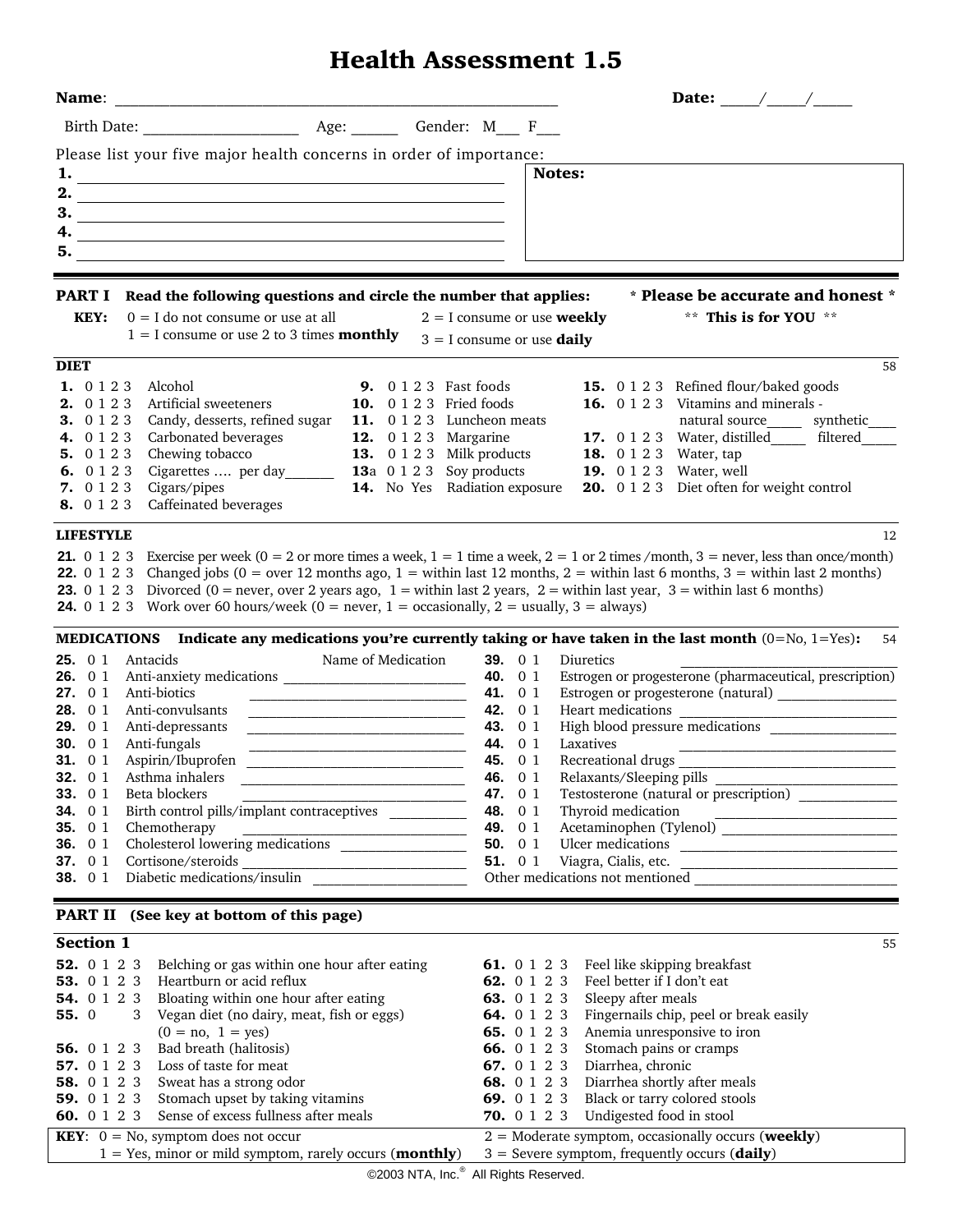## **Health Assessment 1.5 Page 2 of 4**

|              | <b>Section 2</b>          |                                                                                        |                   |                                                | 68                                                                                                 |
|--------------|---------------------------|----------------------------------------------------------------------------------------|-------------------|------------------------------------------------|----------------------------------------------------------------------------------------------------|
|              |                           | 71. 0 1 2 3 Pain between shoulder blades                                               |                   |                                                | <b>86.</b> 0 1 2 3 Alcohol per week (0=<3, 1=<7, 2 = <14,                                          |
| 72.          |                           | 0 1 2 3 Stomach upset by greasy foods                                                  |                   |                                                | $3 = > 14$                                                                                         |
| 73.          |                           | 0 1 2 3 Greasy or shiny stools                                                         |                   | 87. 0 1                                        | Recovering alcoholic ( $0 = no$ , $1 = yes$ )                                                      |
| 74.          | 0 1 2 3 Nausea            |                                                                                        |                   | 88. 0 1                                        | History of drug or alcohol abuse $(0 = no, 1 = yes)$                                               |
| 75.          | 0 1 2 3                   | Sea, car, airplane or motion sickness                                                  |                   | 89. 0 1                                        | History of hepatitis $(0 = no, 1 = yes)$                                                           |
| 76.<br>77.   | 0 <sub>1</sub><br>0 1 2 3 | History of morning sickness ( $0 = no$ , $1 = yes$ )<br>Light or clay colored stools   | 90.               | 0 <sub>1</sub>                                 | Long term use of prescription/recreational drugs<br>$(0 = no, 1 = yes)$                            |
| 78.          |                           | 0 1 2 3 Dry skin, itchy feet or skin peels on feet                                     |                   | <b>91.</b> 0 1 2 3                             | Sensitive to chemicals (perfume, cleaning agents,                                                  |
| 79.          |                           | 0 1 2 3 Headache over eyes                                                             |                   |                                                | etc.) What (if known)                                                                              |
| 80.          |                           | 0 1 2 3 Gallbladder attacks ( $0 =$ never, $1 =$ years ago,                            |                   | 92. 0 1 2 3                                    | Sensitive to tobacco smoke                                                                         |
|              |                           | $2 =$ within last year, $3 =$ within past 3 months)                                    |                   |                                                | 93. 0 1 2 3 Exposure to diesel fumes                                                               |
| 81.          | 0 <sub>1</sub>            | Gallbladder removed $(0 = no, 1 = yes)$                                                |                   |                                                | 94. 0 1 2 3 Pain under right side of rib cage                                                      |
| 82.          | 0 1 2 3                   | Bitter taste in mouth, especially after meals                                          |                   |                                                | <b>95.</b> 0 1 2 3 Hemorrhoids or varicose veins                                                   |
| 83.          | 0 <sub>1</sub>            | Become sick if I were to drink wine $(0=no \ 1=yes)$                                   |                   |                                                | <b>96.</b> 0 1 2 3 NutraSweet (aspartame) consumption                                              |
| 84.          | 0 <sub>1</sub>            | Easily intoxicated if I were to drink wine $(0 = no,$                                  |                   |                                                | 97. 0 1 2 3 Sensitive to NutraSweet (aspartame)                                                    |
| 85.          | 0 <sub>1</sub>            | $1 = yes$<br>Easily hung over if I were to drink wine (no, yes)                        |                   |                                                | 98. 0 1 2 3 Chronic fatigue or Fibromyalgia                                                        |
|              |                           |                                                                                        |                   |                                                |                                                                                                    |
|              | <b>Section 3</b>          |                                                                                        |                   |                                                | 47                                                                                                 |
|              | 99. 0 1 2 3               | Food allergies                                                                         |                   |                                                | <b>108.</b> $\circ$ 1 2 3 Crohn's disease ( $0 =$ no, $1 =$ yes in the past,                       |
|              | <b>100.</b> $0 1 2 3$     | Abdominal bloating 1 to 2 hours after eating                                           |                   |                                                | $2 =$ currently mild condition, $3 =$ severe)                                                      |
| 101.         | 0 <sub>1</sub>            | Specific foods make you tired or bloated ( $0 = no$ ,<br>$1 = yes$                     |                   |                                                | 109. 0 1 2 3 Wheat or grain sensitivity<br>110. 0 1 2 3 Dairy sensitivity                          |
|              | <b>102.</b> $0 1 2 3$     | Pulse speeds after eating                                                              | 111. $01$         |                                                | Are there foods you could not give up ( $0 = no$ ,                                                 |
|              | 103. $0 1 2 3$            | Airborne allergies                                                                     |                   |                                                | $1 = yes$ ) What?                                                                                  |
|              | <b>104.</b> $0 1 2 3$     | Experience hives                                                                       |                   |                                                | 112. 0 1 2 3 Asthma, sinus infections, stuffy nose                                                 |
|              | <b>105.</b> $0 1 2 3$     | Sinus congestion, "stuffy head"                                                        |                   |                                                | 113. 0 1 2 3 Bizarre vivid dreams, nightmares                                                      |
| 106.         | 0 1 2 3                   | Crave bread or noodles                                                                 |                   |                                                | 114. 0 1 2 3 Use over-the-counter pain medications                                                 |
|              |                           | 107. 0 1 2 3 Alternating constipation and diarrhea                                     |                   |                                                | 115. 0 1 2 3 Feel spacey or unreal                                                                 |
|              | <b>Section 4</b>          |                                                                                        |                   |                                                | 58                                                                                                 |
| 116.         | 0 1 2 3                   | Anus itches                                                                            |                   |                                                | 126. 0 1 2 3 Stools have corners or edges, are flat or ribbon                                      |
|              | 117. $0 1 2 3$            | Coated tongue                                                                          |                   |                                                | shaped                                                                                             |
| 118.         | 0 1 2 3<br>119. $0 1 2 3$ | Feel worse in moldy or musty place<br>Taken antibiotic for a total accumulated time of |                   | <b>127.</b> $0 1 2 3$<br><b>128.</b> $0 1 2 3$ | Stools are not well formed (loose)<br>Irritable bowel or mucus colitis                             |
|              |                           | (0=never, 1 = < 1 month, $2 = < 3$ months, $3 = > 3$                                   |                   | 129. 0 1 2 3                                   | Blood in stool                                                                                     |
|              |                           | months)                                                                                |                   | <b>130.</b> $0 1 2 3$                          | Mucus in stool                                                                                     |
| 120.         | 0 1 2 3                   | Fungus or yeast infections                                                             |                   |                                                | 131. 0 1 2 3 Excessive foul smelling lower bowel gas                                               |
| 121.         | 0 1 2 3                   | Ring worm, "jock itch", "athletes foot", nail fungus                                   |                   |                                                | 132. 0 1 2 3 Bad breath or strong body odors                                                       |
| 122.         | 0 1 2 3                   | Yeast symptoms increase with sugar, starch or                                          |                   |                                                | 133. 0 1 2 3 Painful to press along outer sides of thighs                                          |
| 123.         | 0 1 2 3                   | alcohol<br>Stools hard or difficult to pass                                            |                   | 134. 0 1 2 3                                   | Cramping in lower abdominal region<br>135. 0 1 2 3 Dark circles under eyes                         |
| 124.         | 0 <sub>1</sub>            | History of parasites (0=no, 1=yes)                                                     |                   |                                                |                                                                                                    |
| 125.         | 0 1 2 3                   | Less than one bowel movement per day                                                   |                   |                                                | How many bowel movements do you have each day?                                                     |
|              | <b>Section 5</b>          |                                                                                        |                   |                                                | 75                                                                                                 |
| 136.         | 0 <sub>1</sub>            | History of carpal tunnel syndrome $(0=no, 1=yes)$                                      | <b>150.</b> $0.1$ |                                                | History of bone spurs $(0=no, 1=yes)$                                                              |
| 137.         | 0 <sub>1</sub>            | History of lower right abdominal pains or                                              |                   | 151. $0 1 2 3$                                 | Morning stiffness                                                                                  |
|              |                           | ileocecal valve problems (0=no, 1=yes)                                                 |                   | 152. 0 1 2 3                                   | Nausea with vomiting                                                                               |
| 138.         | 0 <sub>1</sub>            | History of stress fracture (0=no, 1=yes)                                               |                   |                                                | 153. 0 1 2 3 Crave chocolate                                                                       |
| 139.         | 0 1 2 3                   | Bone loss (reduced density on bone scan)                                               |                   |                                                | 154. 0 1 2 3 Feet have a strong odor                                                               |
| 140.         | 0 <sub>1</sub>            | Are you shorter than you used to be? (0=no,                                            |                   |                                                | 155. 0 1 2 3 History of anemia                                                                     |
| 141.         | 0 1 2 3                   | $1 = yes$<br>Calf, foot or toe cramps at rest                                          |                   | <b>156.</b> $0 1 2 3$<br>157. 0 1 2 3          | Whites of eyes (sclera) have a blue tint<br>Hoarseness                                             |
| 142.         | 0 1 2 3                   | Cold sores, fever blisters or herpes lesions                                           |                   | 158. 0 1 2 3                                   | Difficulty swallowing                                                                              |
| 143.         | 0 1 2 3                   | Frequent fevers                                                                        |                   | <b>159.</b> 0 1 2 3                            | Lump in throat                                                                                     |
| 144.         | 0 1 2 3                   | Frequent skin rashes and/or hives                                                      |                   | <b>160.</b> $0 1 2 3$                          | Dry mouth, eyes and/or nose                                                                        |
| 145.         | 0 <sub>1</sub>            | Herniated disc (0=no, 1=yes)                                                           |                   | <b>161.</b> $0 1 2 3$                          | Gag easily                                                                                         |
| 146.         | 0 1 2 3                   | Excessively flexible joints, "double jointed"                                          |                   |                                                | 162. 0 1 2 3 White spots on fingernails                                                            |
| 147.<br>148. | 0 1 2 3<br>0 1 2 3        | Joints pop or click<br>Pain or swelling in joints                                      |                   |                                                | 163. 0 1 2 3 Cuts heal slowly and/or scar easily<br>164. 0 1 2 3 Decreased sense of taste or smell |
| 149.         | 0 1 2 3                   | <b>Bursitis or tendonitis</b>                                                          |                   |                                                |                                                                                                    |
|              |                           |                                                                                        |                   |                                                |                                                                                                    |
|              |                           | <b>KEY</b> : $0 = No$ , symptom does not occur                                         |                   |                                                | $2 =$ Moderate symptom, occasionally occurs (weekly)                                               |
|              |                           | $1 = Yes$ , minor or mild symptom, rarely occurs ( <b>monthly</b> )                    |                   |                                                | $3 =$ Severe symptom, frequently occurs (daily)                                                    |

©2003 NTA, Inc.<sup>®</sup> All Rights Reserved.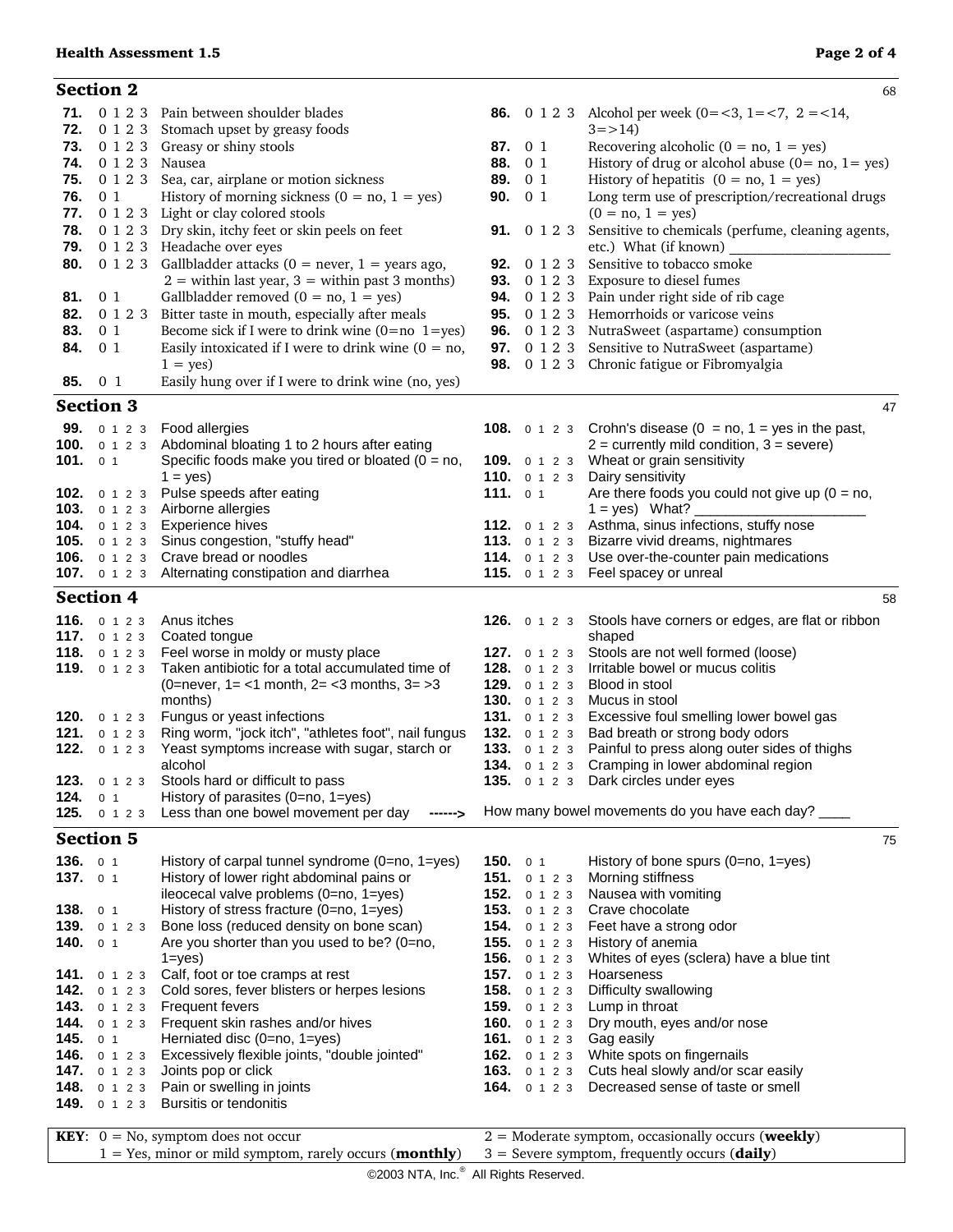| <b>Section 6</b>                                                                                                                                                  |                                                                                                                                                                                                                                                                                                                                                                                                                                                                                                                                                                                                                                                          |                                          |                                                                                                                                                                                                                                            |                                                                                                                                                                                                                                                                                                                                                                                                                                                                                                   | 22 |
|-------------------------------------------------------------------------------------------------------------------------------------------------------------------|----------------------------------------------------------------------------------------------------------------------------------------------------------------------------------------------------------------------------------------------------------------------------------------------------------------------------------------------------------------------------------------------------------------------------------------------------------------------------------------------------------------------------------------------------------------------------------------------------------------------------------------------------------|------------------------------------------|--------------------------------------------------------------------------------------------------------------------------------------------------------------------------------------------------------------------------------------------|---------------------------------------------------------------------------------------------------------------------------------------------------------------------------------------------------------------------------------------------------------------------------------------------------------------------------------------------------------------------------------------------------------------------------------------------------------------------------------------------------|----|
| 165. $01$                                                                                                                                                         | Experience pain relief with aspirin $(0=no, 1=yes)$<br>166. 0 1 2 3 Crave fatty or greasy foods<br>167. 0 1 2 3 Low- or reduced-fat diet (0=never, 1=years ago,<br>2=within past year, 3=currently)<br><b>168.</b> 0 1 2 3 Tension headaches at base of skull                                                                                                                                                                                                                                                                                                                                                                                            |                                          | 170. 0 1 2 3<br>171. $0 1 2 3$<br><b>172.</b> $0 1 2 3$                                                                                                                                                                                    | 169. 0 1 2 3 Headaches when out in the hot sun<br>Sunburn easily or suffer sun poisoning<br>Muscles easily fatigued<br>Dry flaky skin or dandruff                                                                                                                                                                                                                                                                                                                                                 |    |
| <b>Section 7</b>                                                                                                                                                  |                                                                                                                                                                                                                                                                                                                                                                                                                                                                                                                                                                                                                                                          |                                          |                                                                                                                                                                                                                                            |                                                                                                                                                                                                                                                                                                                                                                                                                                                                                                   | 39 |
| <b>173.</b> 0 1 2 3                                                                                                                                               | Awaken a few hours after falling asleep, hard to<br>get back to sleep * At what time of night?____<br>174. 0 1 2 3 Crave sweets<br>175. 0 1 2 3 Binge or uncontrolled eating<br>176. 0 1 2 3 Excessive appetite<br>177. 0 1 2 3 Crave coffee or sugar in the afternoon<br>178. 0 1 2 3 Sleepy in afternoon<br>179. 0 1 2 3 Fatigue that is relieved by eating                                                                                                                                                                                                                                                                                            |                                          | 181. 0 1 2 3<br>182. 0 1 2 3                                                                                                                                                                                                               | <b>180.</b> o 1 2 3 Headache if meals are skipped or delayed<br>Irritable before meals<br>Shaky if meals delayed<br>183. 0 1 2 3 Family members with diabetes (0=none, 1=1 or<br>2, $2=3$ or 4, $3=$ more than 4)<br>184. 0 1 2 3 Frequent thirst<br>185. 0 1 2 3 Frequent urination                                                                                                                                                                                                              |    |
| <b>Section 8</b>                                                                                                                                                  |                                                                                                                                                                                                                                                                                                                                                                                                                                                                                                                                                                                                                                                          |                                          |                                                                                                                                                                                                                                            |                                                                                                                                                                                                                                                                                                                                                                                                                                                                                                   | 81 |
| 186. 0 1 2 3<br>187. 0 1 2 3<br>188. 0 1 2 3<br>192. 0 1 2 3<br>193. 0 1 2 3<br><b>194.</b> 0 1 2 3<br>196. 0 1 2 3<br><b>197.</b> 0 1 2 3<br><b>199.</b> 0 1 2 3 | Muscles become easily fatigued<br>Feel exhausted or sore after moderate exercise<br>Vulnerable to insect bites<br>189. 0 1 2 3 Loss of muscle tone, heaviness in arms/legs<br>190. 0 1 2 3 Enlarged heart or congestive heart failure<br>191. 0 1 2 3 Pulse below 65 per minute (0=no, 1=yes)<br>Ringing in the ears (Tinnitus)<br>Numbness, tingling or itching in hands and feet<br>Depressed<br>195. 0 1 2 3 Fear of impending doom<br>Worrier, apprehensive, anxious<br>Nervous or agitated<br>198. 0 1 2 3 Feelings of insecurity<br>Heart races                                                                                                    |                                          | <b>201.</b> 0 1 2 3<br>202. 0 1 2 3<br><b>203.</b> $0 1 2 3$<br><b>204.</b> 0 1 2 3<br><b>205.</b> 0 1 2 3<br><b>206.</b> 0 1 2 3<br>207. 0 1 2 3<br>208. 0 1 2 3<br>209. 0 1 2 3<br><b>210.</b> $0 1 2 3$<br>211. 0 1 2 3<br>212. 0 1 2 3 | <b>200.</b> 0 1 2 3 Can hear heart beat on pillow at night<br>Whole body or limb jerk as falling asleep<br>Night sweats<br>Restless leg syndrome<br>Cracks at corner of mouth (Cheilosis)<br>Fragile skin, easily chaffed, as in shaving<br>Polyps or warts<br><b>MSG</b> sensitivity<br>Wake up without remembering dreams<br>Small bumps on back of arms<br>Strong light at night irritates eyes<br>Nose bleeds and/or tend to bruise easily<br>Bleeding gums especially when brushing teeth    |    |
| <b>Section 9</b>                                                                                                                                                  |                                                                                                                                                                                                                                                                                                                                                                                                                                                                                                                                                                                                                                                          |                                          |                                                                                                                                                                                                                                            |                                                                                                                                                                                                                                                                                                                                                                                                                                                                                                   | 78 |
| 221.<br>222.<br>223.<br>0 1 2 3<br>224.<br>225.                                                                                                                   | 213. 0 1 2 3 Tend to be a "night person"<br>214. 0 1 2 3 Difficulty falling asleep<br>215. 0 1 2 3 Slow starter in the morning<br>216. 0 1 2 3 Tend to be keyed up, trouble calming down<br>217. 0 1 2 3 Blood pressure above 120/80<br>218. 0 1 2 3 Headache after exercising<br>219. 0 1 2 3 Feeling wired or jittery after drinking coffee<br>220. 0 1 2 3 Clench or grind teeth<br>0 1 2 3 Calm on the outside, troubled on the inside<br>0 1 2 3 Chronic low back pain, worse with fatigue<br>Become dizzy when standing up suddenly<br>0 1 2 3 Difficulty maintaining manipulative correction<br>0 1 2 3 Pain after manual/manipulative correction | 236.                                     | <b>227.</b> 0 1 2 3<br>231. 0 1 2 3<br>235. 0 1 2 3<br>0 1 2 3<br>237. 0 1 2 3<br>238. 0 1 2 3                                                                                                                                             | 226. 0 1 2 3 Arthritic tendencies<br>Crave salty foods<br>228. 0 1 2 3 Salt foods before tasting<br>229. 0 1 2 3 Perspire easily<br>230. 0 1 2 3 Chronic fatigue, or get drowsy often<br>Afternoon yawning<br>232. 0 1 2 3 Afternoon headache<br>233. 0 1 2 3 Asthma, wheezing or difficulty breathing<br>234. 0 1 2 3 Pain on the inner (medial) side of the knee<br>Tendency to sprain ankles or "shin splints"<br>Tendency to need sunglasses<br>Allergies and/or hives<br>Weakness, dizziness |    |
| <b>Section 10</b>                                                                                                                                                 |                                                                                                                                                                                                                                                                                                                                                                                                                                                                                                                                                                                                                                                          |                                          |                                                                                                                                                                                                                                            |                                                                                                                                                                                                                                                                                                                                                                                                                                                                                                   | 29 |
| 239. 0 1<br>240.<br>0 <sub>1</sub><br>241.<br>0 1 2 3<br>242.<br>0 1 2 3<br>243.<br>0 1 2 3<br>244.<br>0 <sub>1</sub>                                             | Height over 6' 6" (0=no, 1=yes)<br>Early sexual development (before age 10) (0=no,<br>$1 = yes$ )<br>Increased libido<br>Splitting type headache<br>Memory failing<br>Tolerate sugar, feel fine when eating sugar<br>$(0=no, 1=yes)$                                                                                                                                                                                                                                                                                                                                                                                                                     | 245.01<br>247.<br>248.<br>249.<br>250.01 | 246. 0 1 2 3<br>0 1 2 3<br>0 1 2 3<br>0 1 2 3<br>251. 0 1 2 3                                                                                                                                                                              | Height under $4'$ 10" (0=no, 1=yes)<br>Decreased libido<br>Excessive thirst<br>Weight gain around hips or waist<br>Menstrual disorders<br>Delayed sexual development (after age 13)<br>$(0=no, 1=yes)$<br>Tendency to ulcers or colitis                                                                                                                                                                                                                                                           |    |

**KEY**:  $0 = No$ , symptom does not occur 1 = Yes, minor or mild symptom, rarely occurs (**monthly**) 2 = Moderate symptom, occasionally occurs (**weekly**) 3 = Severe symptom, frequently occurs (**daily**)